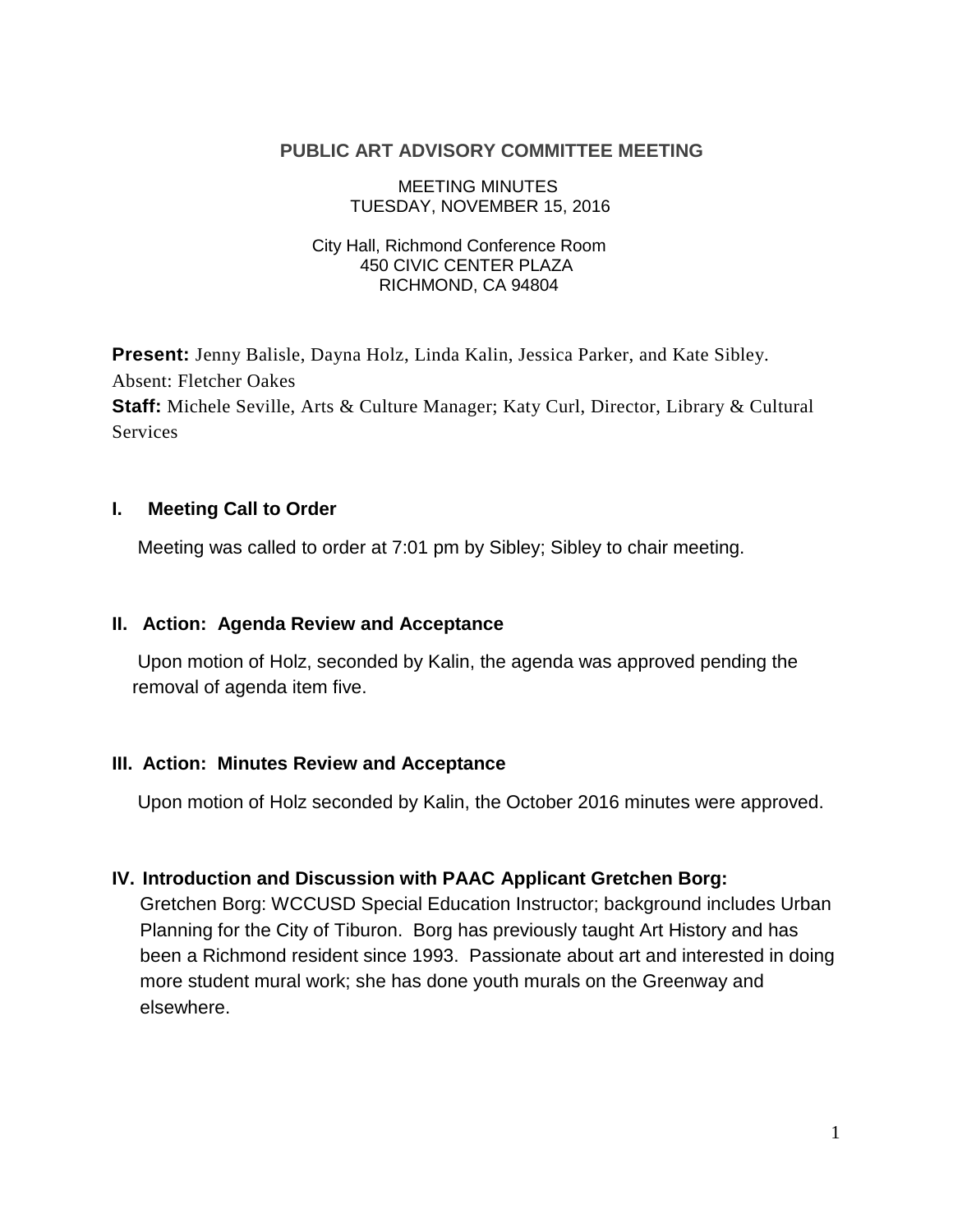*V.* **Action: Vote on Recommendation to Appoint Gretchen Borg (All):** *Removed this item from the agenda; see agenda item two. Borg will be invited to the next PAAC meetings to make sure her choice is a good fit for all.*

## **VI. Confirm Artist Finalists for Family Justice Center Chosen by the Selection Committee (All)**

The Selection Panel for the West Contra Costa Family Justice Center (FJC) included PAAC members Balisle, Kalin and Parker, and FJC staff member, Oravanh Thammasen.

Balisle reports on the selection process: all committee members were in agreement about accepting the work of John Toki and Jered Nelson. Family Justice Navigator, Oravanh Thammasen connected with Katy Boynton's work for its appeal to children, and PAAC selection panel members took her recommendation under advisement and included Boynton in the list of three finalists. Additional discussion followed about the functionality of the drain on site, and including the use of color.

Motion by Sibley: *The PAAC recommends to the RACC, that they approve the following recommendation as public art finalists for the Family Justice Center: Jered Nelson, John Toki, and Katy Boynton.* Parker seconds motion.

# **VII. Action: Review Private Percent for Art Resolution and Make Recommendation to RACC (All):**

General discussion on ordinance progression and upcoming tasks related to presenting the ordinance for formal review by City Council.

Review of power point presentation and public art survey completed by Steve Huss, Arts Manager from Walnut Creek.

Recommendation to postpone Seville's Chamber of Commerce/Council of Industries meeting until after City Council presentation and integrated feedback.

Additional clarity needed around how the ordinance is to provide "art for art's sake" and that it is not a replacement fund for Neighborhood Public Art (NPA) or an independent revenue stream.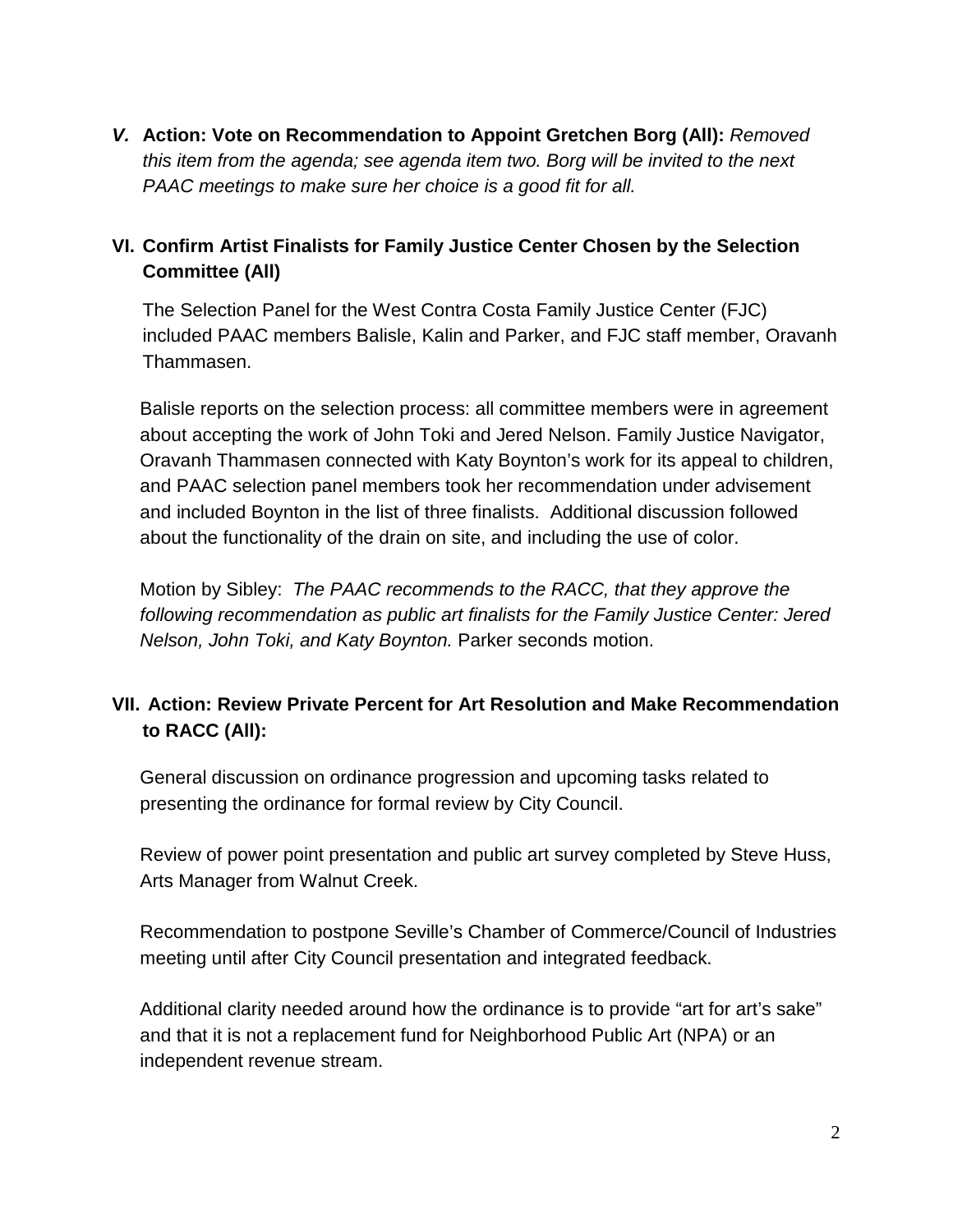Roundtable discussion about how to propose the ordinance; agreement to provide draft of ordinance by December 20, 2016 to Richmond City Council.

Motion by Holz: *The PAAC recommends to Staff and Sub-Committee Members to continue working on draft documents to present to RACC in advance of the December 20th presentation to Council.* Kalin seconds motion.

## **VIII. Discussion on Community Arts Roundtable (All):**

Seville introduced the idea of an Arts Roundtable forum based on a similar model implemented in Cleveland, Ohio.

Balisle mentioned the Homeland Security Exhibit and how essential outreach in public schools can be to engage youth that may feel powerless and underrepresented; the "Arts as Your Voice".

Suggested engagement with RYSE Center; expansion of public art beyond the PAAC and RACC; plan to agendise the Roundtable forum for the next PAAC meeting.

## **IX. Discussion on Oregon Street Art Project (All):**

Decision made to bring this project to the attention of the Richmond Neighborhood Coordinating Committee (RNCC) and individual Neighborhood Councils.

General discussion about permitting process and whether this project could fall under the purview of the "Love Your Block" grant funding.

This project was well received and is supported by PAAC; agreement to keep the discussion and ideas moving forward.

### **X. Staff Report**

Direct PAAC to read and review all documents and additionally consider the application of Gretchen Borg to the PAAC for decision at the next meeting.

### **XI. Announcements**

A Call for a new Poet Laureate of Richmond is out; information is available on the main page of the City Website. Please promote and circulate this news.